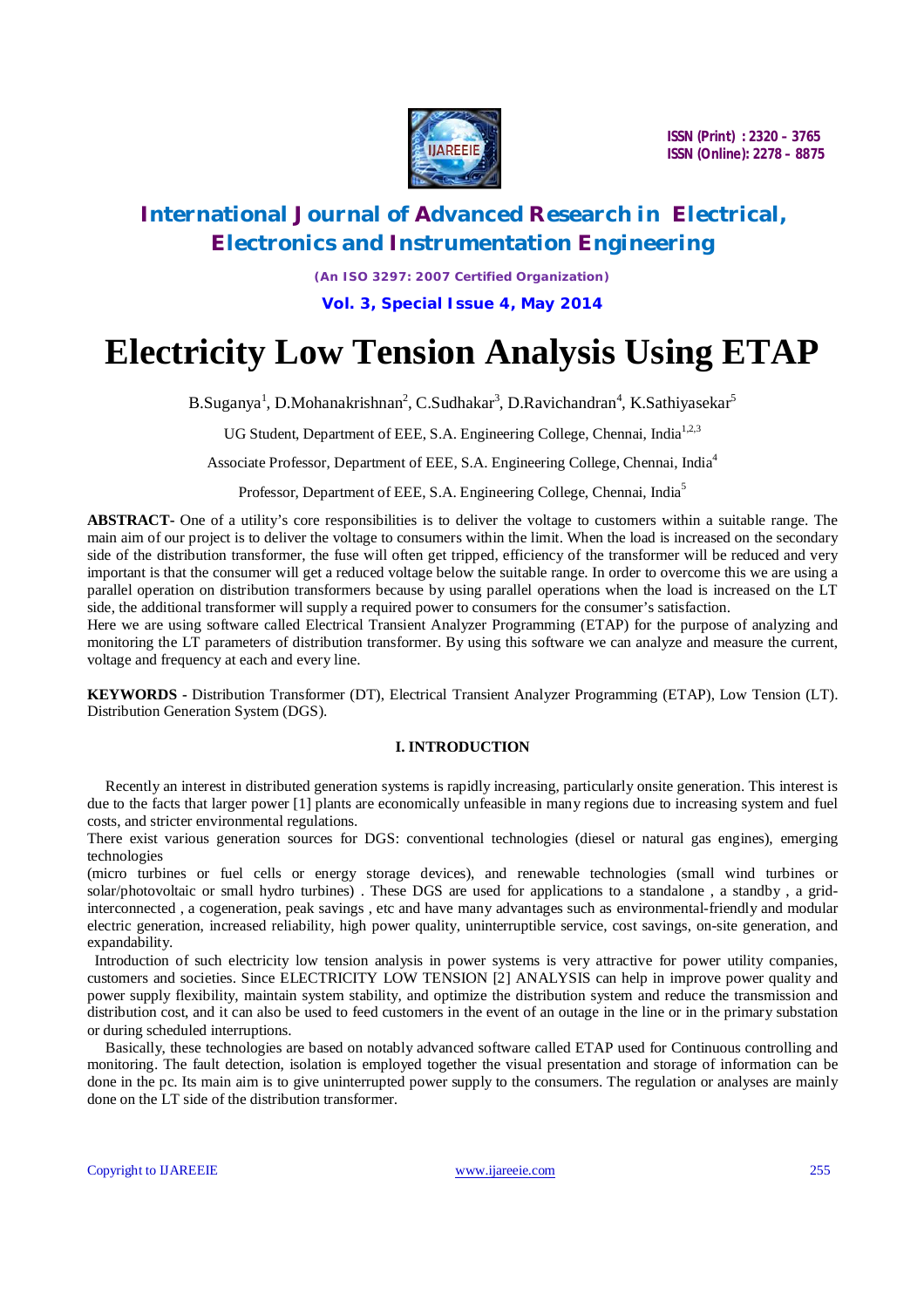

# **International Journal of Advanced Research in Electrical, Electronics and Instrumentation Engineering**

*(An ISO 3297: 2007 Certified Organization)*

#### **Vol. 3, Special Issue 4, May 2014**

### **II. VOLTAGE DROP**

We can approximate the voltage drop [4] along a circuit as.

 $Vdrop= |Vs| - |Vr| \approx IR \cdot R + IX \cdot X$ 

Where

Vdrop= voltage drop along the feeder, V

R= line resistance,  $Ω$ 

X= line reactance,  $Ω$ 

 $IR =$  line current due to real power flow (in phase with the voltage), A

IX= line current due to reactive power flow  $(90^{\circ}$ out of phase with the voltage)

The largest error occurs under heavy current and leading power factor [9]. The approximation has an error less than 1% for an angle between the sending and receiving end voltages.

This approximation highlights two important aspects about voltage drop:

- Resistive load-At high power factors, the voltage drop strongly depends on the resistance of the conductors. At a power factor of 0.95, the reactive power factor (*qf*) is 0.31; so even though the resistance is normally smaller than the reactance, the resistance plays a major role.
- Reactive load-At moderate to low power factors, the voltage drop depends mainly on the reactance of the conductors. At a power factor of 0.8, the reactive power factor is 0.6, and because the reactance is usually larger than the resistance, the reactive load causes most of the voltage drop. Poor power factor significantly increases voltage drop.

The main ways to reduce voltage [8] drop are to:

- Increase power factor (add capacitors)
- Replace the conductor with a larger size.

### **III. PARALLEL OPERATION**

With care, we can parallel regulators. The most common situation is in a substation where a utility wants to parallel two LTC [7] transformers. If two paralleled transformers do not have the same turn's ratio, current will circulate to balance the voltages. The circulating current is purely reactive, but it adds extra loading on the transformer. Some of the methods to operate LTC transformers in parallel [7].

• Negative-reactance control-The reactance setting in the line-drop compensator is set to a negative value, so higher reactive current forces the control to lower taps. The transformer with the higher tap has more reactive current, and the transformer with the lower tap is absorbing this reactive current. So, a negative-reactance setting forces the transformer with the highest tap to lower its taps and bring it into alignment with the other unit. This method limits the use of line drop compensation and can lead to lower bus voltages.

• Master-follower-One controller, the master, regulates the voltage [3] and signals the other tap changers to match the tap setting. The master control normally gets feedback from the followers to confirm their operation.

• VAR balancing -The controller adjusts taps as required to equalize the VARs flowing in parallel transformers [7]. Auxiliary circuitry is required. This method has the advantage that it works with transformers fed from separate transmission sources.

• Circulating current method- This is the most common control. Auxiliary circuitry is added to separate the load current through each transformer from the circulating current.

### **DISADVANTAGES OF EXISTING SYSTEM:-**

The distribution side parallel operation in real time is done manually. So, it becomes a tedious job for the operational personnel. Any mistakes done by personnel will result in loss of power supply to the consumers.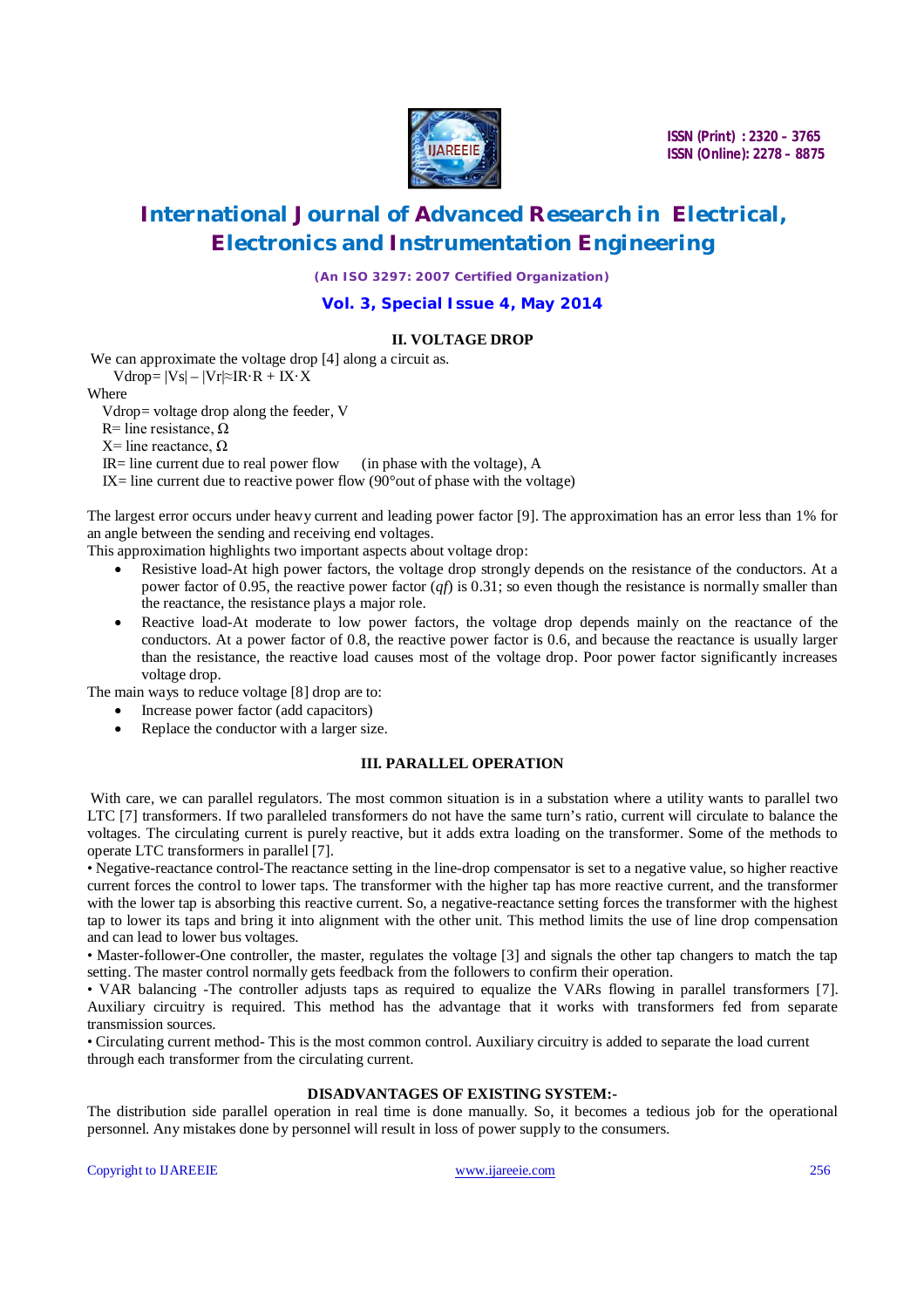

### **International Journal of Advanced Research in Electrical, Electronics and Instrumentation Engineering**

*(An ISO 3297: 2007 Certified Organization)*

#### **Vol. 3, Special Issue 4, May 2014**

#### IV.**PROPOSED SYSTEM**

The primary side of the transformers 1, 2 and 3 are connected to the 11 kV bus bar through the isolators, the main purpose of the isolators is to on and off the transformers. The secondary side of the transformers has the rating of 440/230v which has been given to the consumers connected through the isolators. The secondary sides of transformers are connected in a single bus mainly to connect two transformers in parallel when the given load exceeds the transformer rating. The current and voltage are measured by using the current transformer and potential transformer. Zero crossing detector (ZCD) is used to measure the angle between the current and voltage, and also to measure the frequency in micro controller.

Here we using max232 controller, if the transformer 1 is connected to the load and if the load exceeds the rating of transformer 1 then it will be sensed by the micro controller and the isolator in the transformer 2 will be turned on, this transformer will be connected in parallel with transformer 1 to supply full load to the consumers.



Fig.1 block diagram for parallel operation

#### A.*MAX232*

MAX232 is compatible with RS-232 standard, and consists of dual transceiver. Each receiver converts TIA/EIA-232-E levels into 5V TTL/CMOS levels. Each driver converts TTL/CMOS levels into TIA/EIA-232-E levels. The MAX232 is characterized for operation from -40°C to +85°C for all packages. MAX232 is purposed for application in high performance information processing systems and control devices of wide application.

#### *B. RELAY*

A relay is an electrically operated switch used to isolate one electrical circuit from another. In its simplest form, a relay consists of a coil used as an electromagnet to open and close switches contacts. Since the two circuits are isolated from one another, a lower voltage circuit can be used to trip a relay, which will control a separate circuit that requires a higher voltage or amperage.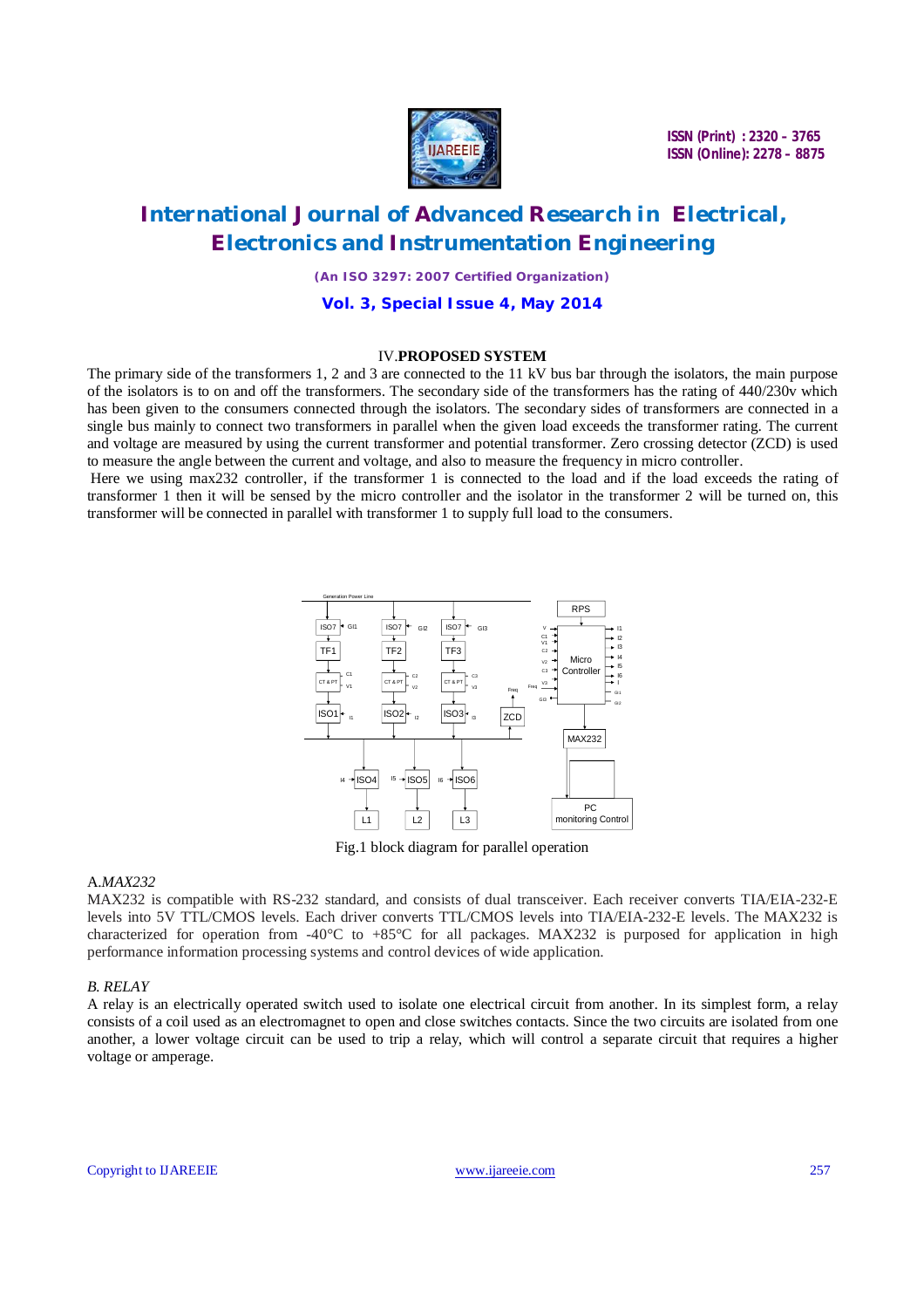

# **International Journal of Advanced Research in Electrical, Electronics and Instrumentation Engineering**

*(An ISO 3297: 2007 Certified Organization)*

**Vol. 3, Special Issue 4, May 2014**





### *C.CURRENT TRANSFORMER*

When current in a circuit is too high to directly apply to measuring instruments, a current transformer produces a reduced current accurately proportional to the current in the circuit, which can be conveniently connected to measuring and recording instruments. A current transformer also isolates the measuring instruments from what may be very high voltage in the monitored circuit. Current transformers are commonly used in metering and protective relays in the electrical power industry.

#### *D. POTENTIAL TRANSFORMER*

An instrument transformer used to reflect a primary voltage into a secondary voltage through a magnetic medium. Always connected in parallel with primary conductor across a circuit load.

*E. POWER SUPPLY FOR MICROCONTROLLER*



Fig.3 power supply circuit for micro controller.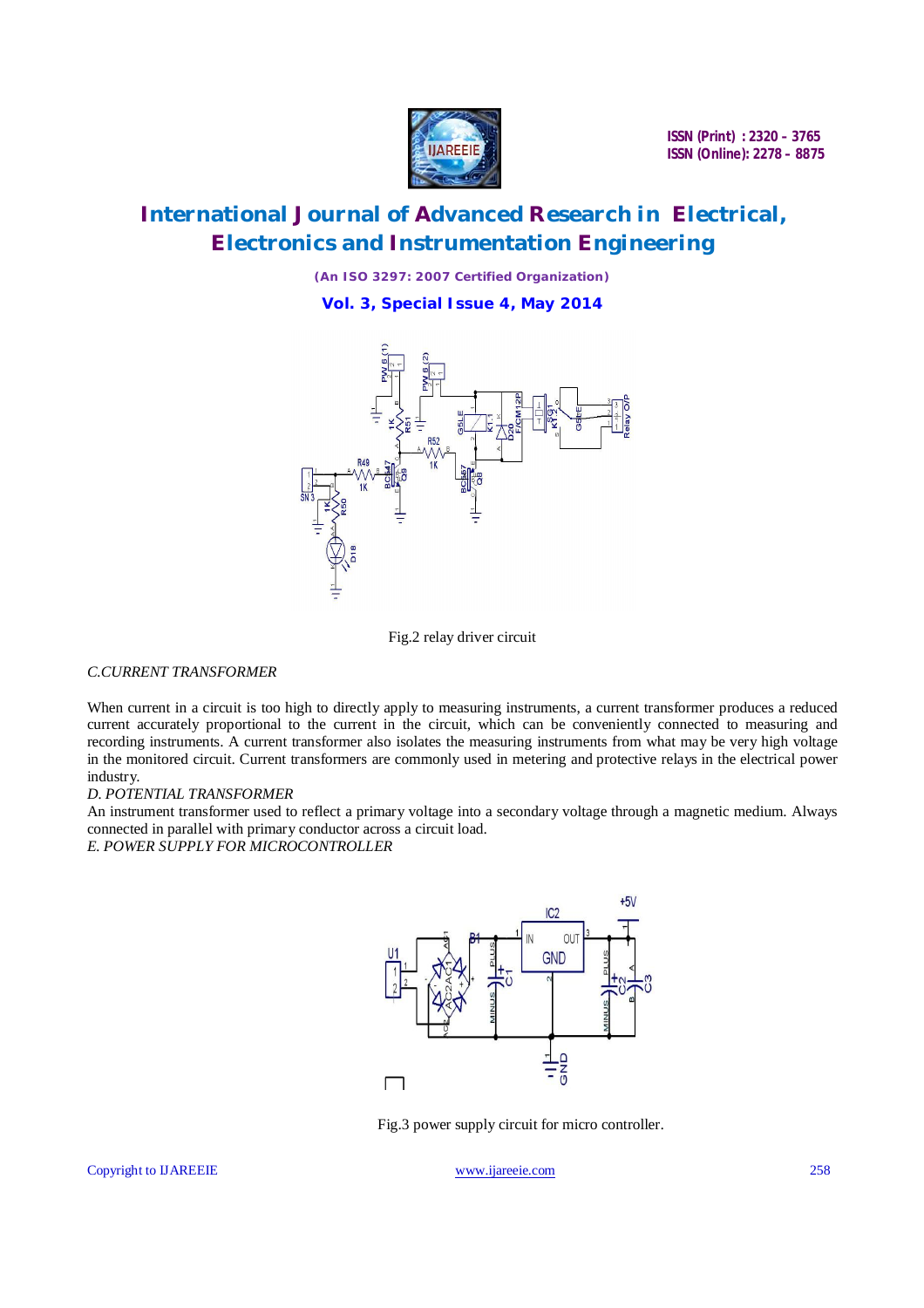

# **International Journal of Advanced Research in Electrical, Electronics and Instrumentation Engineering**

*(An ISO 3297: 2007 Certified Organization)*

**Vol. 3, Special Issue 4, May 2014**



Fig.4 block diagram of RPS

Each of the blocks is described in more detail below

Transformer - steps down high voltage AC mains to low voltage AC. Rectifier - converts AC to DC, but the DC output is varying. Smoothing - Smoothes the DC from varying greatly to a small ripple. Regulator - eliminates ripple by setting DC output to a fixed voltage.

### **IV. SOFTWARE**

#### **ETAP**

ETAP offers a suite of fully integrated Electrical Engineering software solutions including arc flash, load flow, short circuit, transient stability, relay coordination, cable amp city, optimal power flow, and more. Its modular functionality can be customized to fit the needs of any company, from small to large power systems.

"Operation Technology, Inc. is the designer and developer of ETAP, the most comprehensive analysis software for the design, simulation, operation, monitoring, control, optimization, and automation of power systems. ETAP is the industry leader used worldwide in all types and sizes of power systems, including generation, transmission, distribution, and industrial systems such as oil and gas, manufacturing, steel, cement, mining, data centers, nuclear facilities, transportation, smart grid solutions, renewable energy, and more.

For nearly three decades, ETAP has been the leading modeling platform used to design, analyze, and optimize electrical power systems in the most demanding industry applications. Similarly, TAP Real-Time™ – which has been providing online diagnostics, predictive simulation, optimization, and management of power systems for more than 20 years – has been deployed in a multitude of customer installations to ensure their reliable and energy-efficient operation.



Fig.5 layout drawn using etap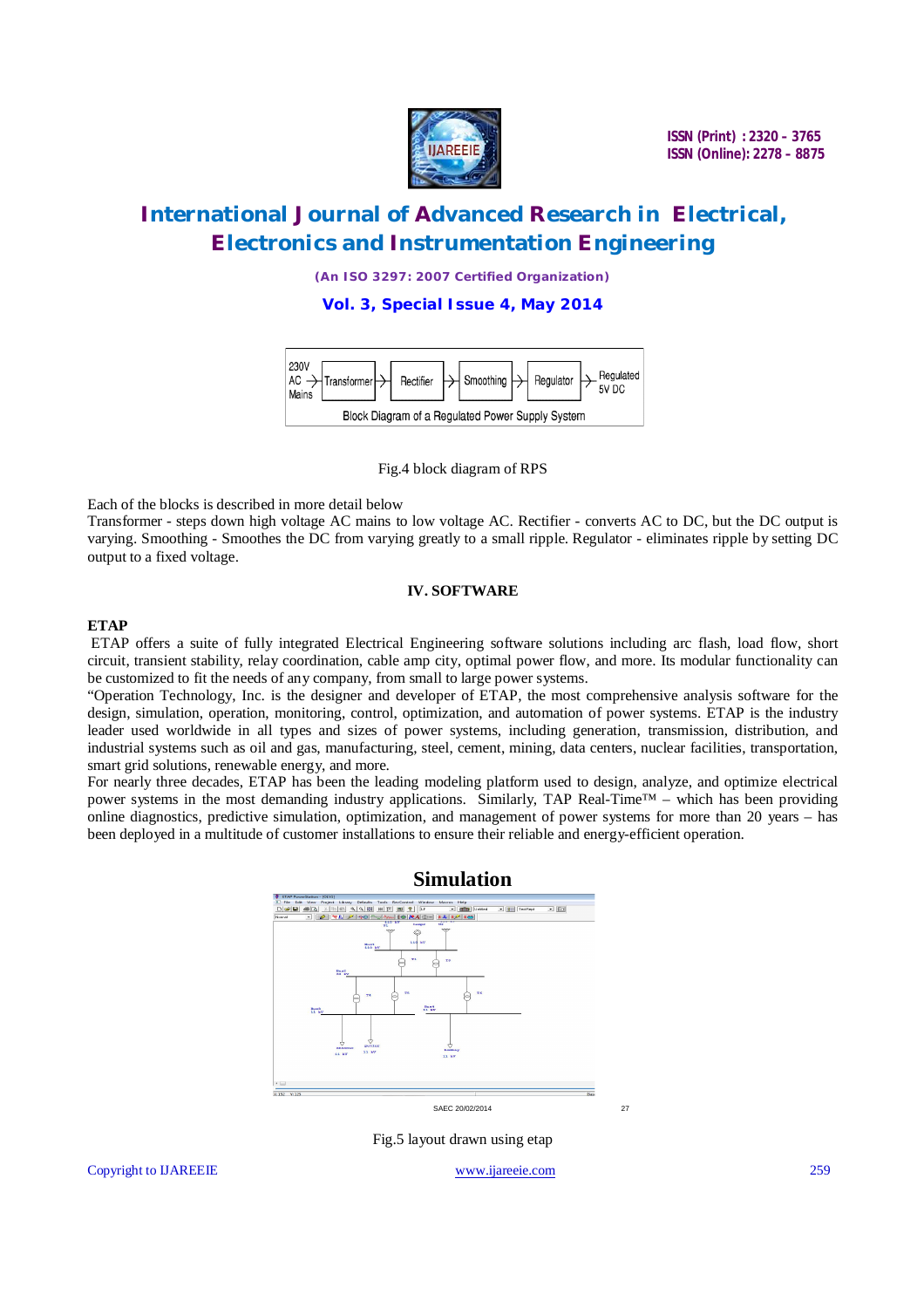

# **International Journal of Advanced Research in Electrical, Electronics and Instrumentation Engineering**

*(An ISO 3297: 2007 Certified Organization)*

**Vol. 3, Special Issue 4, May 2014**



#### Fig.6 output for the layout



Fig.7 load flow analysis

### **V. HARDWARE**

The hardware for this electricity low tension analysis consists of parallel operations on distribution transformer to deliver a voltage to customers in suitable range. The complete hardware kit is shown in the fig.